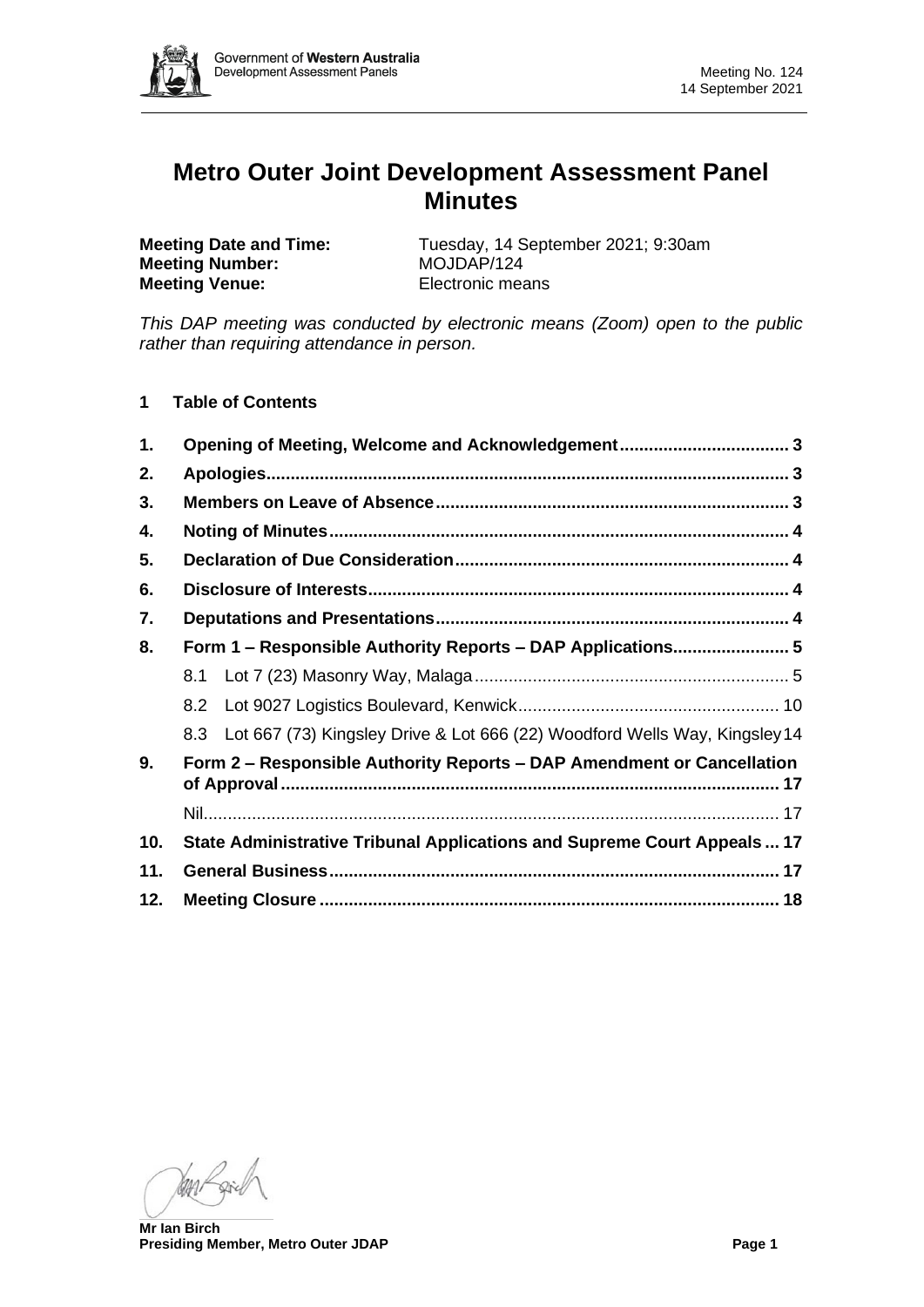

# **Attendance**

### **DAP Members**

Mr Ian Birch (Presiding Member) Mr Tony Arias (A/Deputy Presiding Member) Mr Justin Page (A/Third Specialist Member)

*Item 8.1* Cr Mel Congerton (Local Government Member, City of Swan) Cr Rod Henderson (Local Government Member, City of Swan)

*Item 8.2* Cr Julie Brown (Local Government Member, City of Gosnells) Mayor David Goode (Local Government Member, City of Gosnells)

*Item 8.3* Cr Suzanne Thompson (Local Government Member, City of Joondalup) Cr Nige Jones (Local Government Member, City of Joondalup)

### **Officers in attendance**

*Item 8.1* Mr Philip Russell (City of Swan)

*Item 8.2* Ms Ashleigh Maple (City of Gosnells) Mr Brenton Scambler (City of Gosnells)

*Item 8.3* Mr Tim Thornton (City of Joondalup) Mr Chris Leigh (City of Joondalup)

# **Minute Secretary**

Ms Megan Ventris (DAP Secretariat) Ms Adele McMahon (DAP Secretariat)

# **Applicants and Submitters**

*Item 8.1* Mr Ben Carter (Pinnacle Planning)

*Item 8.2* Mr Jarrod Ross (Taylor Burrell Barnett Planning)

*Item 8.3* Mr Michael Wilcock (Taylor Burrell Barnett Planning) Ms Anna Holloway (Insite Architects) Mr Tim Reynolds (Herring Storer Acoustics) Mr David Wilkins (i3 Consultants)

**Mr Ian Birch Presiding Member, Metro Outer JDAP Page 2 Page 2**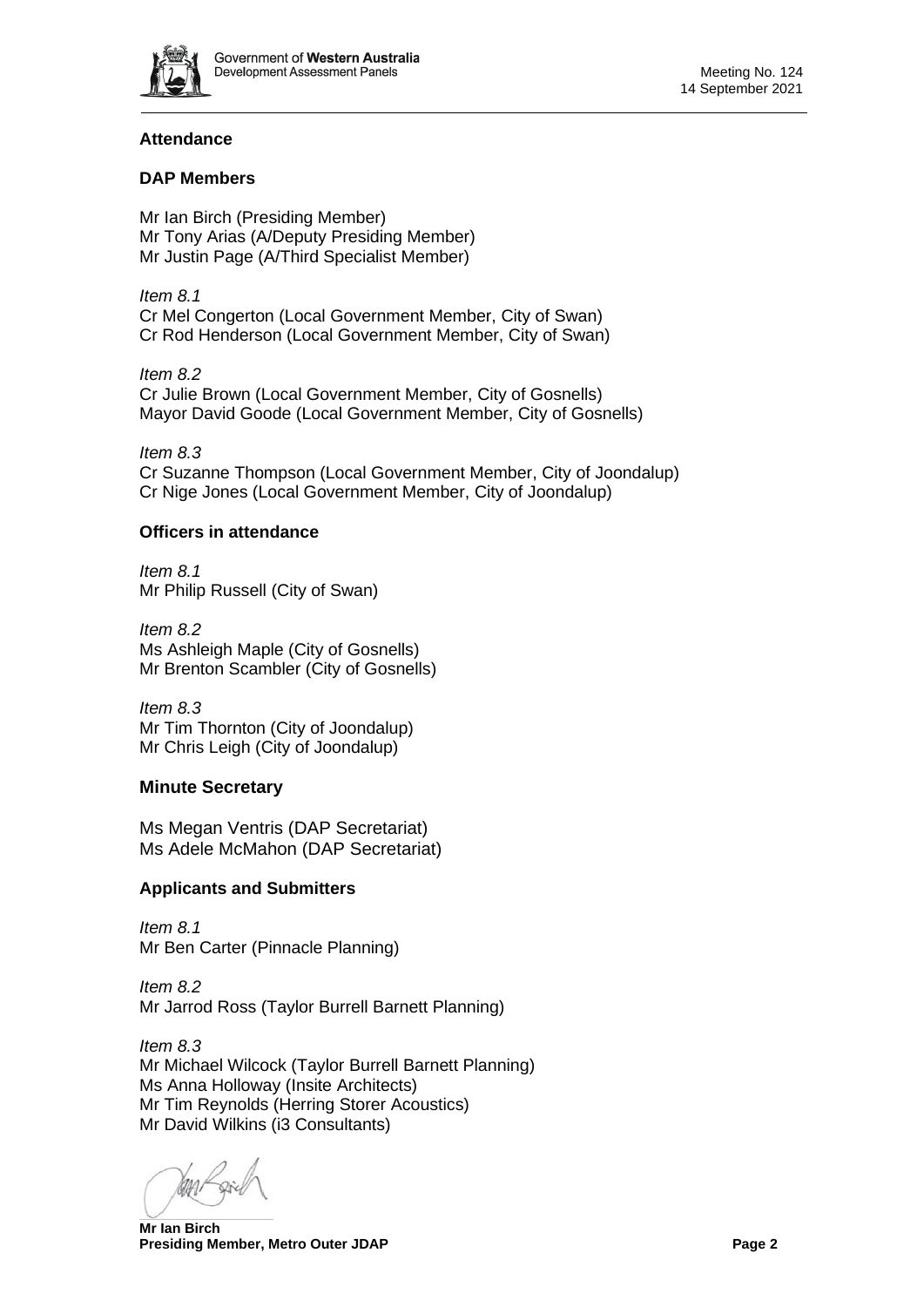

Mr Gabriel Wright (Insight Project Services) Mr Trent Will (Taylor Burrell Barnett) Mr Michael Clare (Taylor Burrell Barnett) Mr Brett Dorney Ms Michelle Sullivan-Davis Ms Melaine Legg Ms Suzanne Apps Ms Sonia Makoare Mr John Chester Ms Jenny Templar

# **Members of the Public / Media**

There were 12 members of the public in attendance.

Ms Tyler Brown from Perth Now was in attendance.

### <span id="page-2-0"></span>**1. Opening of Meeting, Welcome and Acknowledgement**

The Presiding Member declared the meeting open at 9:32am on 14 September 2021 and acknowledged the traditional owners and paid respect to Elders past and present of the land on which the meeting was being held.

The Presiding Member announced the meeting would be run in accordance with the DAP Standing Orders 2020 under the *Planning and Development (Development Assessment Panels) Regulations 2011.*

# **1.1 Announcements by Presiding Member**

The Presiding Member advised that in accordance with Section 5.16 of the DAP Standing Orders 2020 which states *'A person must not use any electronic, visual or audio recording device or instrument to record the proceedings of the DAP meeting unless the Presiding Member has given permission to do so.',* the meeting would not be recorded.

This meeting was convened via electronic means (Zoom). Members were reminded to announce their name and title prior to speaking.

#### <span id="page-2-1"></span>**2. Apologies**

Ms Sheryl Chaffer (Deputy Presiding Member) Mr Jason Hick (Third Specialist Member) Mayor Kevin Bailey (Local Government Member, City of Swan) Cr Philippa Taylor (Local Government Member, City of Joondalup)

# <span id="page-2-2"></span>**3. Members on Leave of Absence**

Nil.

**Mr Ian Birch Presiding Member, Metro Outer JDAP Page 3 Page 3**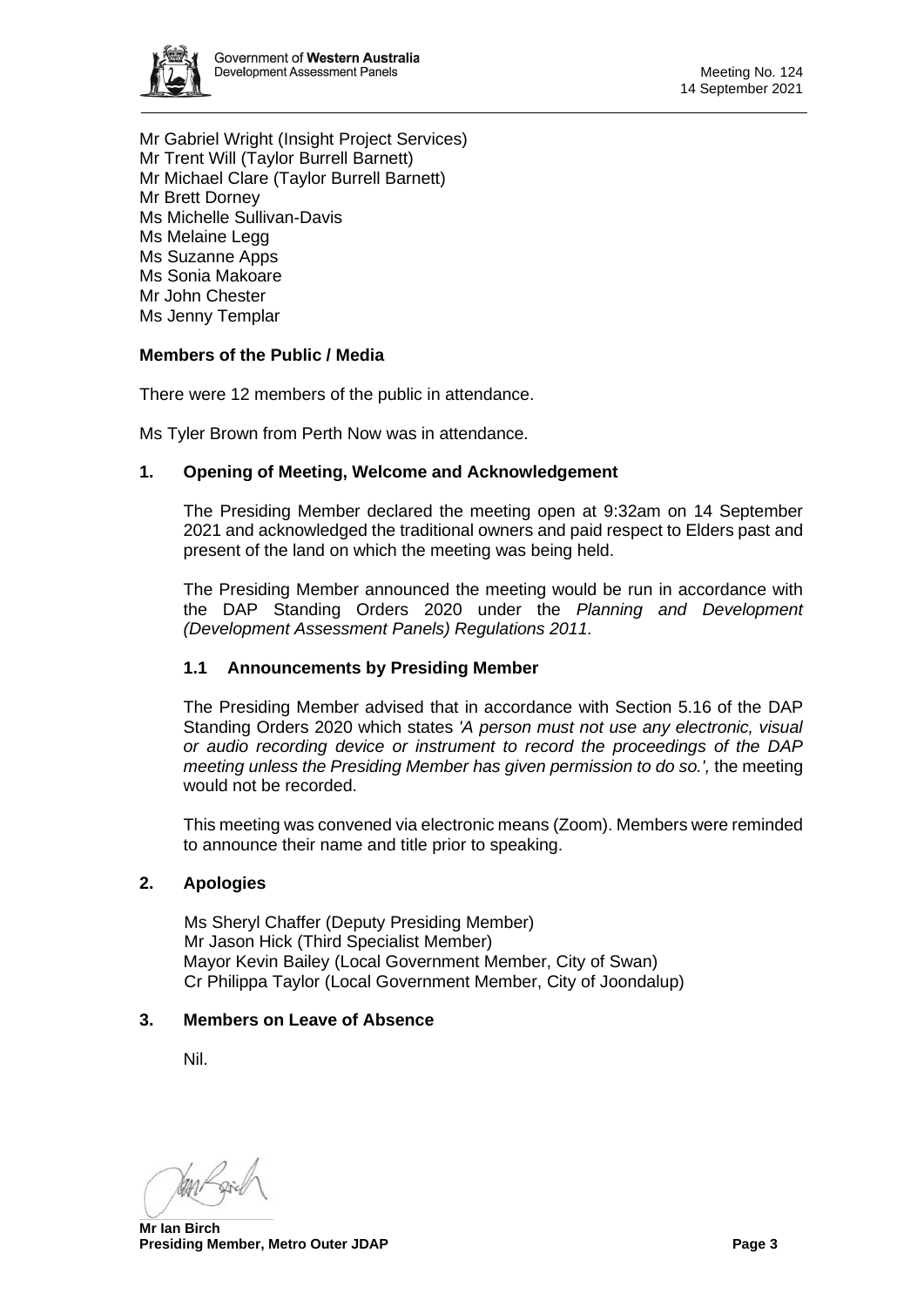

# <span id="page-3-0"></span>**4. Noting of Minutes**

DAP members noted that signed minutes of previous meetings are available on the [DAP website.](https://www.dplh.wa.gov.au/about/development-assessment-panels/daps-agendas-and-minutes)

### <span id="page-3-1"></span>**5. Declaration of Due Consideration**

The Presiding Member noted that an addendum to the agenda was published to include details of a DAP direction for further information and responsible authority response in relation to Item 8.3, received on 7 September 2021.

All members declared that they had duly considered the documents.

### <span id="page-3-2"></span>**6. Disclosure of Interests**

DAP Member, Mr Jason Hick, declared a Direct Pecuniary Interest in item 8.2. Mr Hick is a shareholder, Director and employee of Emerge Environmental Services Pty Ltd (trading as Emerge Associates).

In accordance with section 6.2 and 6.3 of the DAP Standing Orders 2020, the Presiding Member determined that the member listed above, who had disclosed a Direct Pecuniary Interest, was not permitted to participate in the discussion and voting on the items.

In accordance with section 2.4.9 of the DAP Code of Conduct 2017, DAP Members, Cr Rod Henderson and Cr Mel Congerton, declared that they participated in a prior Council meeting in relation to the application at item 8.1. However, under section 2.1.2 of the DAP Code of Conduct 2017, Cr Henderson and Cr Congerton acknowledged that they are not bound by any previous decision or resolution of the local government and undertake to exercise independent judgment in relation to any DAP application before them, which will be considered on its planning merits.

In accordance with section 6.2 and 6.3 of the DAP Standing Orders 2020, the Presiding Member determined that the members listed above, who have disclosed an Impartiality Interest, were permitted to participate in the discussion and voting on the item.

#### <span id="page-3-3"></span>**7. Deputations and Presentations**

**7.1** The City of Swan officers addressed the DAP in relation to the application at Item 8.1 and responded to questions from the panel.

#### *The presentation at Item 7.1 was heard prior to the application at Item 8.1.*

**7.2** The City of Gosnells officers addressed the DAP in relation to the application at Item 8.2 and responded to questions from the panel.

*The presentation at Item 7.2 was heard prior to the application at Item 8.2.*

**Mr Ian Birch Presiding Member, Metro Outer JDAP Page 4 Page 4 Page 4 Page 4**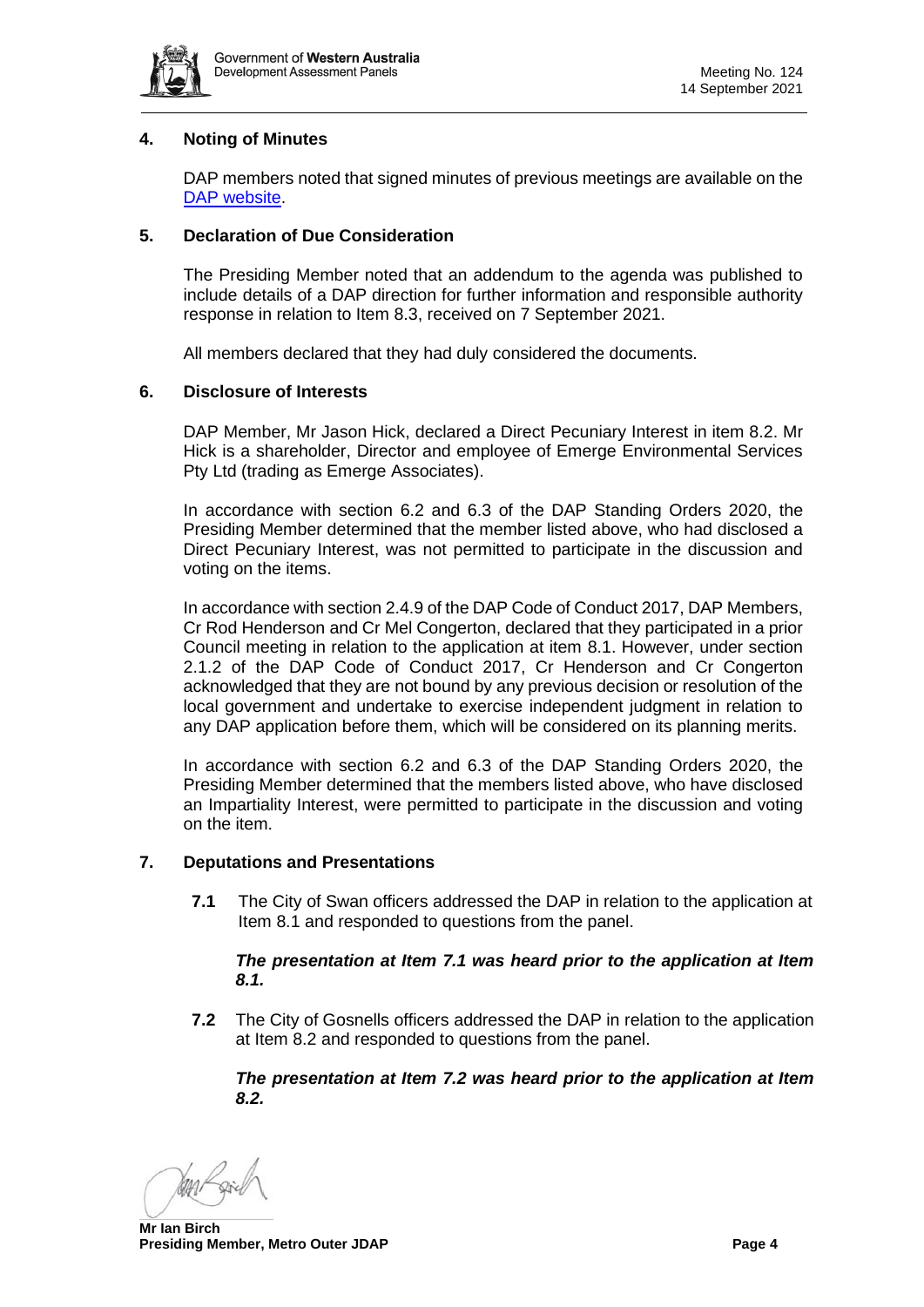

- **7.3** Mr Brett Dorney addressed the DAP in support of the recommendation for the application at Item 8.3.
- **7.4** Ms Michelle Sullivan-Davis addressed the DAP in support of the recommendation for the application at Item 8.3 and responded to questions from the panel.
- **7.5** Ms Melaine Legg addressed the DAP in support of the recommendation for the application at Item 8.3.
- **7.6** Ms Suzanne Apps addressed the DAP in support of the recommendation for the application at Item 8.3 and responded to questions from the panel.
- **7.7** Mr Michael Willcock and Mr Trent Will (Taylor Burrell Barnett), Ms Anna Holloway (Insite Architects), Mr David Wilkins (i3 Consultants), Mr Tim Reynolds (Herring Storer Acoustics) addressed the DAP against the recommendation for the application at Item 8.3 and responded to questions from the panel.
- **7.8** The City of Joondalup officers addressed the DAP in relation to the application at Item 8.3 and responded to questions from the panel.

*The presentations at Items 7.3 - 7.8 were heard prior to the application at Item 8.3.* 

# <span id="page-4-1"></span><span id="page-4-0"></span>**8. Form 1 – Responsible Authority Reports – DAP Application**s

#### **8.1 Lot 7 (23) Masonry Way, Malaga**

| <b>Development Description:</b> | <b>Warehouse Development</b> |  |
|---------------------------------|------------------------------|--|
| Applicant:                      | <b>Pinnacle Planning</b>     |  |
| Owner:                          | Marshall Safro Pty Ltd       |  |
| Responsible Authority:          | City of Swan                 |  |
| DAP File No:                    | DAP/21/02019                 |  |

#### **REPORT RECOMMENDATION**

#### **Moved by:** Cr Mel Congerton **Seconded by:** Cr Rod Henderson

It is recommended that the Metro Outer DAP resolves to:

**Approve** DAP Application reference DAP/21/02019 and Accompanying Plans in accordance with Clause 68 of Schedule 2 (Deemed Provisions) of the *Planning and Development (Local Planning Schemes) Regulations 2015*, and pursuant to Clause 26(1) the Metropolitan Region Scheme and the provisions of Clause 10.3 of the City of Swan Local Planning Scheme No.17, subject to the following conditions:

**Mr Ian Birch Presiding Member, Metro Outer JDAP Page 5**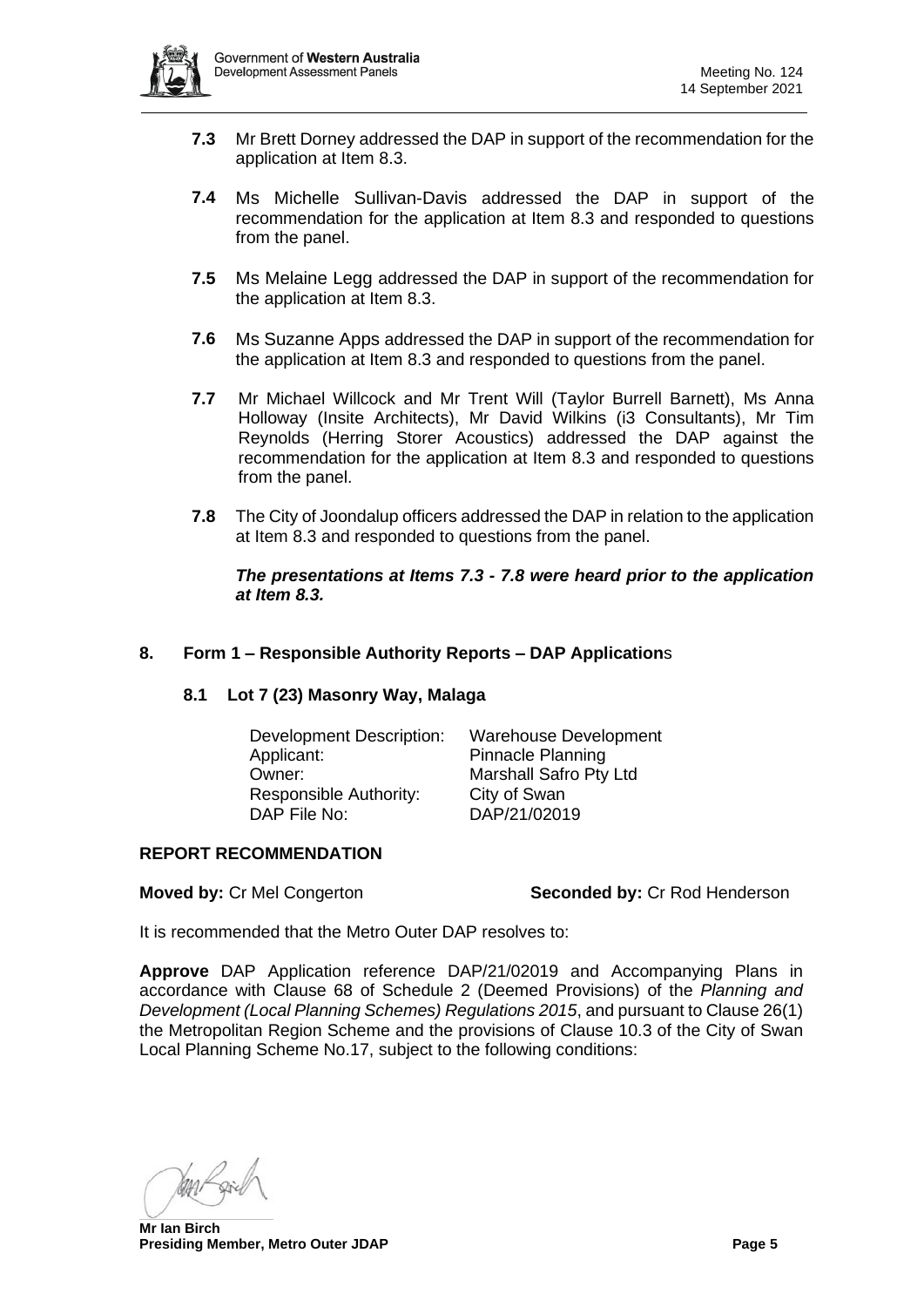

# **Conditions**

- 1. The approved development must comply in all respects with the attached approved plans, as dated, marked and stamped, together with any requirements and annotations detailed thereon by the City of Swan. The plans approved as part of this application form part of the development approval issued.
- 2. This approval is for 'Warehouse' as defined in the City of Swan Local Planning Scheme No.17 and the subject land may not be used for any other use without the prior approval of the City.
- 3. Prior to occupation or use of the development, 37 vehicle parking bays must be provided on the lot in accordance with the approved plans. The design of vehicle parking and access must comply with AS/NZ 2890.1 (as amended). Accessible parking bays must comply with AS/NZ 2890.6 (as amended).
- 4. Vehicle parking, access and circulation areas must be sealed, kerbed, drained and maintained to the satisfaction of the City of Swan, in accordance with the approved plans.
- 5. Prior to a building permit being issued, stormwater disposal plans, details and calculations must be submitted for approval by the City of Swan and thereafter implemented, constructed and maintained on-site to the satisfaction of the City of Swan.
- 6. The development must be connected to the Water Corporation's sewer where available.
- 7. No fluid other than uncontaminated stormwater is to enter any stormwater drain without prior approval from the City of Swan on advice from the Environmental Protection Authority.
- 8. Refuse bin areas adequate to service the development must be provided to the satisfaction of the City of Swan prior to occupation or use of development.
- 9. External lighting shall comply with the requirements of AS 4282 Control of Obtrusive Effects of Outdoor Lighting.
- 10. The approved landscaping and reticulation plan must be implemented within the first available planting season after the initial occupation of the development, and maintained thereafter, to the satisfaction of the City of Swan. Any species that fails to establish within the first two (2) planting seasons following implementation must be replaced in consultation with, and to the satisfaction of, the City of Swan.
- 11. All crossovers must be built and maintained in accordance with the City's specifications.

**Mr Ian Birch Presiding Member, Metro Outer JDAP Page 6 Page 6 Page 6 Page 6**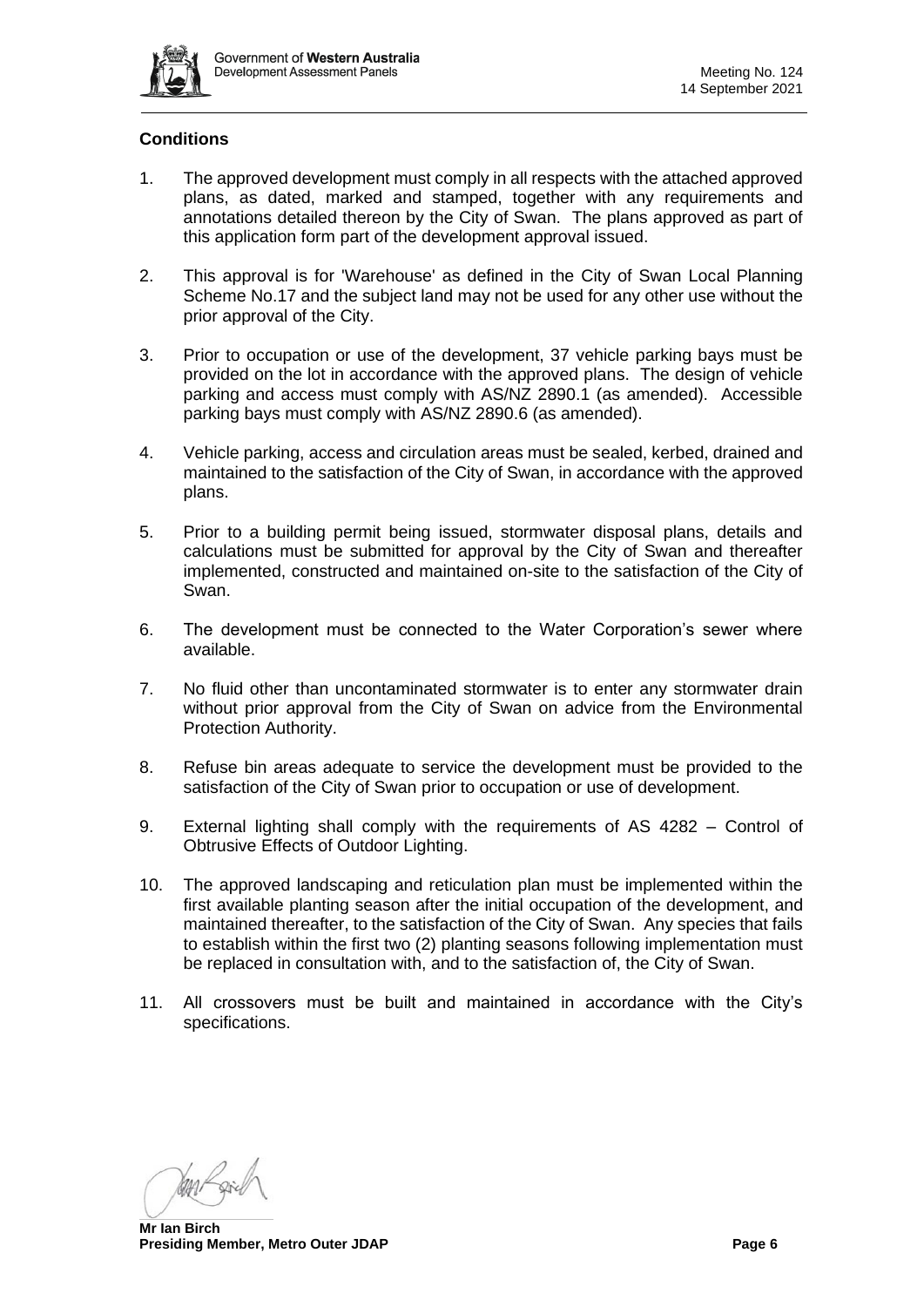

- 12. Prior to the commencement of operation, the landowner must contribute a sum of 1% of the total development construction value toward Public Art in accordance with the City of Swan Local Planning Policy for the Provision of Public Art (POL-LP-1.10), by either:
	- a. Payment to the City of a cash-in-lieu amount equal to the sum of the 1% contribution amount (\$21,000). This must be paid to the City prior to the date specified in an invoice issued by the City, or prior to the issuance of a building permit for the approved development, whichever occurs first; or
	- b. Provision of Public Art on-site to a minimum value of the 1% contribution amount (\$21,000). The following is required for the provision of Public Art on-site:
		- i. the landowner or applicant on behalf of the landowner must seek approval from the City for a specific Public Art work including the artist proposed to undertake the work to the satisfaction of the City in accordance with POL-LP-1.10 and the Developers' Handbook for Public Art (as amended). The City may apply further conditions in regard to the proposed Public Art;
		- ii. no part of the approved development may be occupied or used until the Public Art has been installed in accordance with the approval granted by the City; and,
		- iii. The approved Public Art must be maintained in compliance with the approval granted by the City and any conditions thereof, to the satisfaction of the City.
- 13. External illumination shall not flash or pulsate to the satisfaction of the City of Swan.
- 14. No bunting is to be erected on the site (including streamers, streamer strips, banner strips or decorations of similar kind).
- 15. All building works to be carried out under this development approval are required to be contained within the boundaries of the subject lot.

# **AMENDING MOTION 1**

**Moved by:** Mr Tony Arias **Seconded by: Cr Rod Henderson** 

That Condition No. 1 be amended to read as follows:

*The approved development must comply in all respects with the attached approved plans, as dated, marked and stamped, together with any requirements and annotations detailed thereon by the City of Swan. The plans approved as part of this application form part of the development approval issued.*

# **The Amending Motion was put and CARRIED UNANIMOUSLY.**

**REASON:** As there are no annotations detailed on the plans, this line is not required.

**Mr Ian Birch Presiding Member, Metro Outer JDAP Page 7 Page 7 Page 7**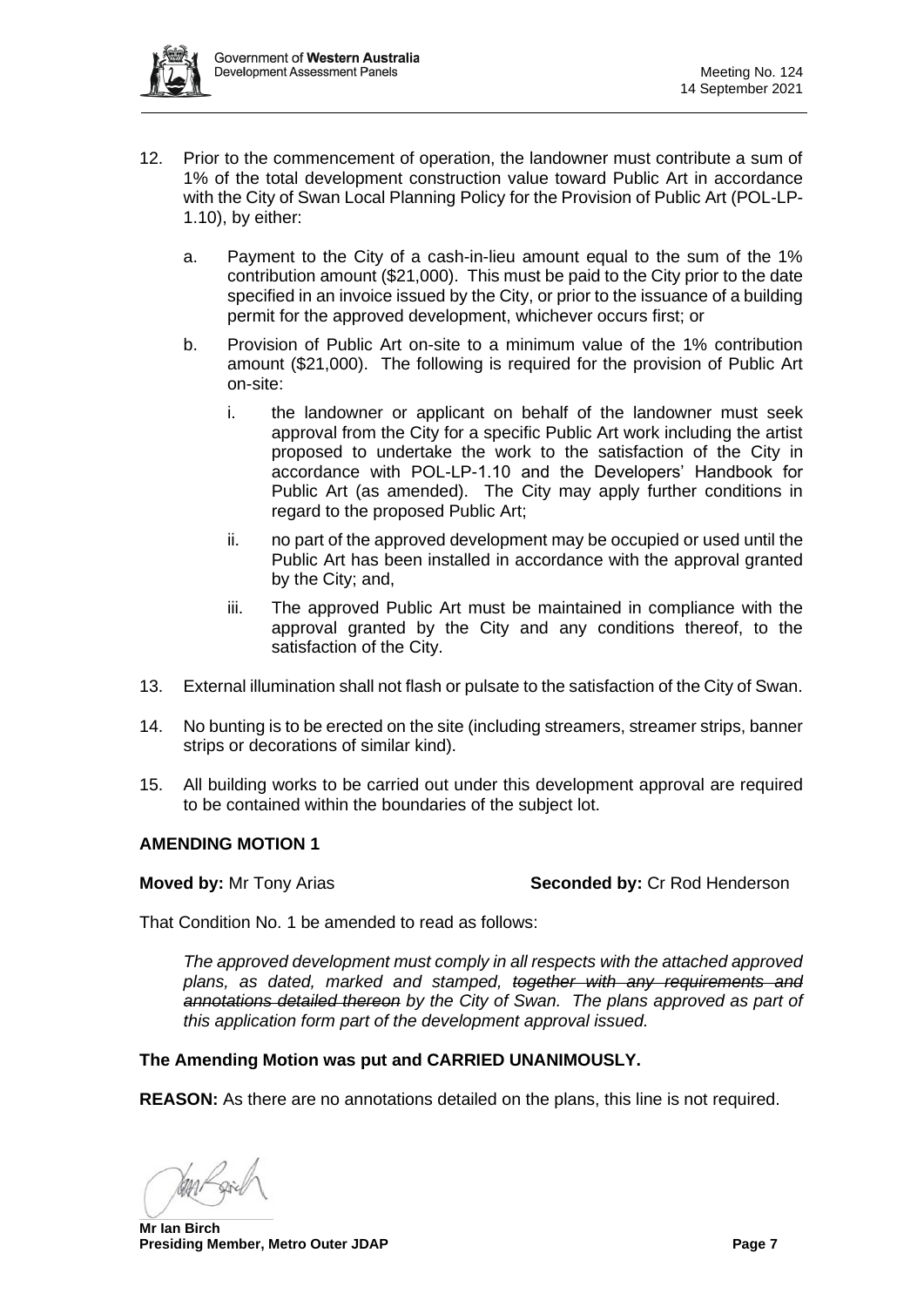

# **AMENDING MOTION 2**

#### **Moved by:** Mr Tony Arias **Seconded by: Nil. Seconded by: Nil.**

That Condition No. 2 be deleted and the remaining conditions be renumbered accordingly.

#### **The Amending Motion LAPSED for want of a Seconder.**

#### **REPORT RECOMMENDATION (AS AMENDED)**

It is recommended that the Metro Outer DAP resolves to:

**Approve** DAP Application reference DAP/21/02019 and Accompanying Plans in accordance with Clause 68 of Schedule 2 (Deemed Provisions) of the *Planning and Development (Local Planning Schemes) Regulations 2015*, and pursuant to Clause 26(1) the Metropolitan Region Scheme and the provisions of Clause 10.3 of the City of Swan Local Planning Scheme No.17, subject to the following conditions:

#### **Conditions**

- 1. The approved development must comply in all respects with the attached approved plans, as dated, marked and stamped by the City of Swan. The plans approved as part of this application form part of the development approval issued.
- 2. This approval is for 'Warehouse' as defined in the City of Swan Local Planning Scheme No.17 and the subject land may not be used for any other use without the prior approval of the City.
- 3. Prior to occupation or use of the development, 37 vehicle parking bays must be provided on the lot in accordance with the approved plans. The design of vehicle parking and access must comply with AS/NZ 2890.1 (as amended). Accessible parking bays must comply with AS/NZ 2890.6 (as amended).
- 4. Vehicle parking, access and circulation areas must be sealed, kerbed, drained and maintained to the satisfaction of the City of Swan, in accordance with the approved plans.
- 5. Prior to a building permit being issued, stormwater disposal plans, details and calculations must be submitted for approval by the City of Swan and thereafter implemented, constructed and maintained on-site to the satisfaction of the City of Swan.
- 6. The development must be connected to the Water Corporation's sewer where available.
- 7. No fluid other than uncontaminated stormwater is to enter any stormwater drain without prior approval from the City of Swan on advice from the Environmental Protection Authority.

**Mr Ian Birch Presiding Member, Metro Outer JDAP Page 8**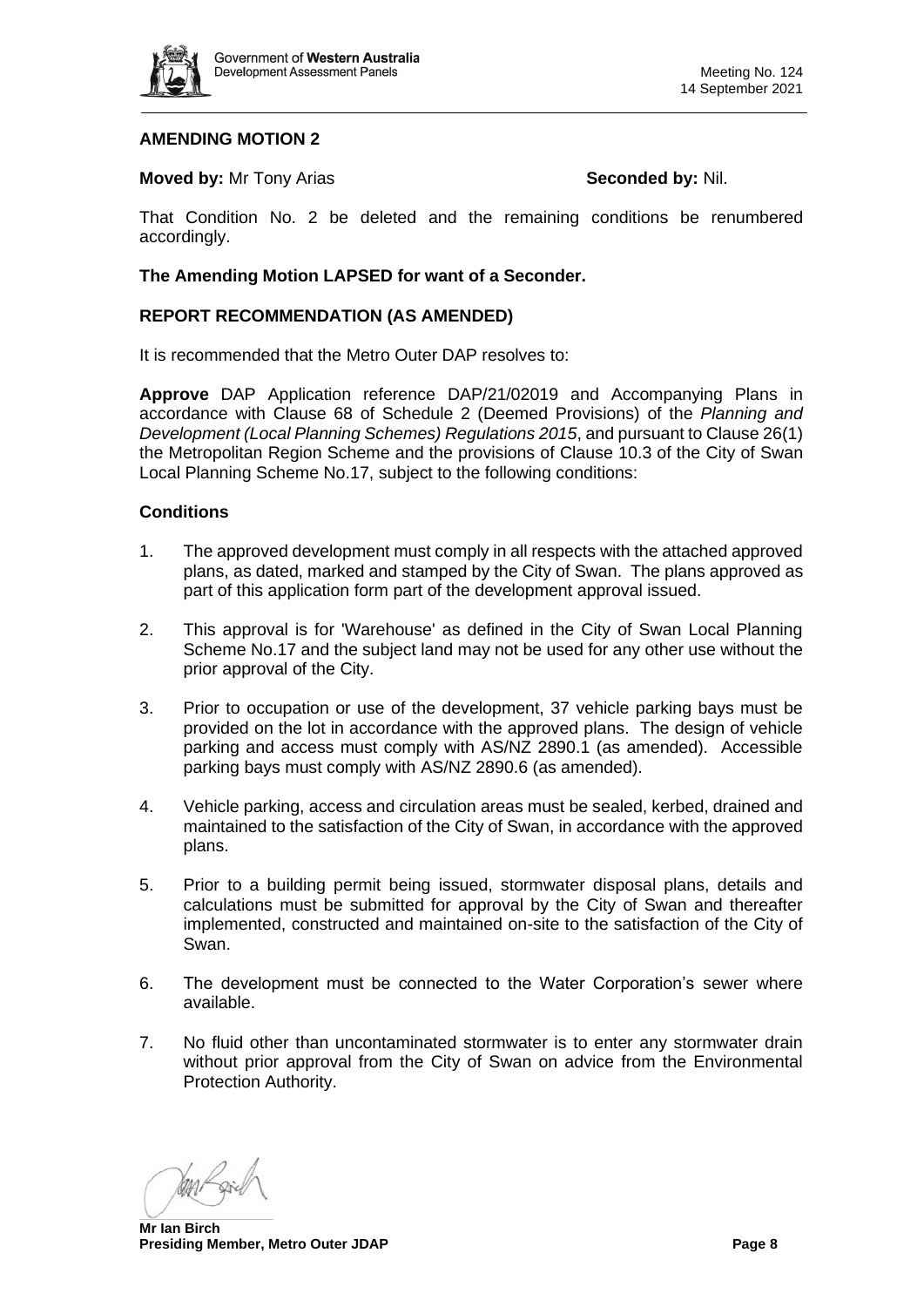

- 8. Refuse bin areas adequate to service the development must be provided to the satisfaction of the City of Swan prior to occupation or use of development.
- 9. External lighting shall comply with the requirements of AS 4282 Control of Obtrusive Effects of Outdoor Lighting.
- 10. The approved landscaping and reticulation plan must be implemented within the first available planting season after the initial occupation of the development, and maintained thereafter, to the satisfaction of the City of Swan. Any species that fails to establish within the first two (2) planting seasons following implementation must be replaced in consultation with, and to the satisfaction of, the City of Swan.
- 11. All crossovers must be built and maintained in accordance with the City's specifications.
- 12. Prior to the commencement of operation, the landowner must contribute a sum of 1% of the total development construction value toward Public Art in accordance with the City of Swan Local Planning Policy for the Provision of Public Art (POL-LP-1.10), by either:
	- a. Payment to the City of a cash-in-lieu amount equal to the sum of the 1% contribution amount (\$21,000). This must be paid to the City prior to the date specified in an invoice issued by the City, or prior to the issuance of a building permit for the approved development, whichever occurs first; or
	- b. Provision of Public Art on-site to a minimum value of the 1% contribution amount (\$21,000). The following is required for the provision of Public Art on-site:
		- i. the landowner or applicant on behalf of the landowner must seek approval from the City for a specific Public Art work including the artist proposed to undertake the work to the satisfaction of the City in accordance with POL-LP-1.10 and the Developers' Handbook for Public Art (as amended). The City may apply further conditions in regard to the proposed Public Art;
		- ii. no part of the approved development may be occupied or used until the Public Art has been installed in accordance with the approval granted by the City; and,
		- iii. The approved Public Art must be maintained in compliance with the approval granted by the City and any conditions thereof, to the satisfaction of the City.
- 13. External illumination shall not flash or pulsate to the satisfaction of the City of Swan.
- 14. No bunting is to be erected on the site (including streamers, streamer strips, banner strips or decorations of similar kind).
- 15. All building works to be carried out under this development approval are required to be contained within the boundaries of the subject lot.

#### **The Report Recommendation (as amended) was put and CARRIED UNANIMOUSLY.**

**Mr Ian Birch Presiding Member, Metro Outer JDAP Page 9 Page 9**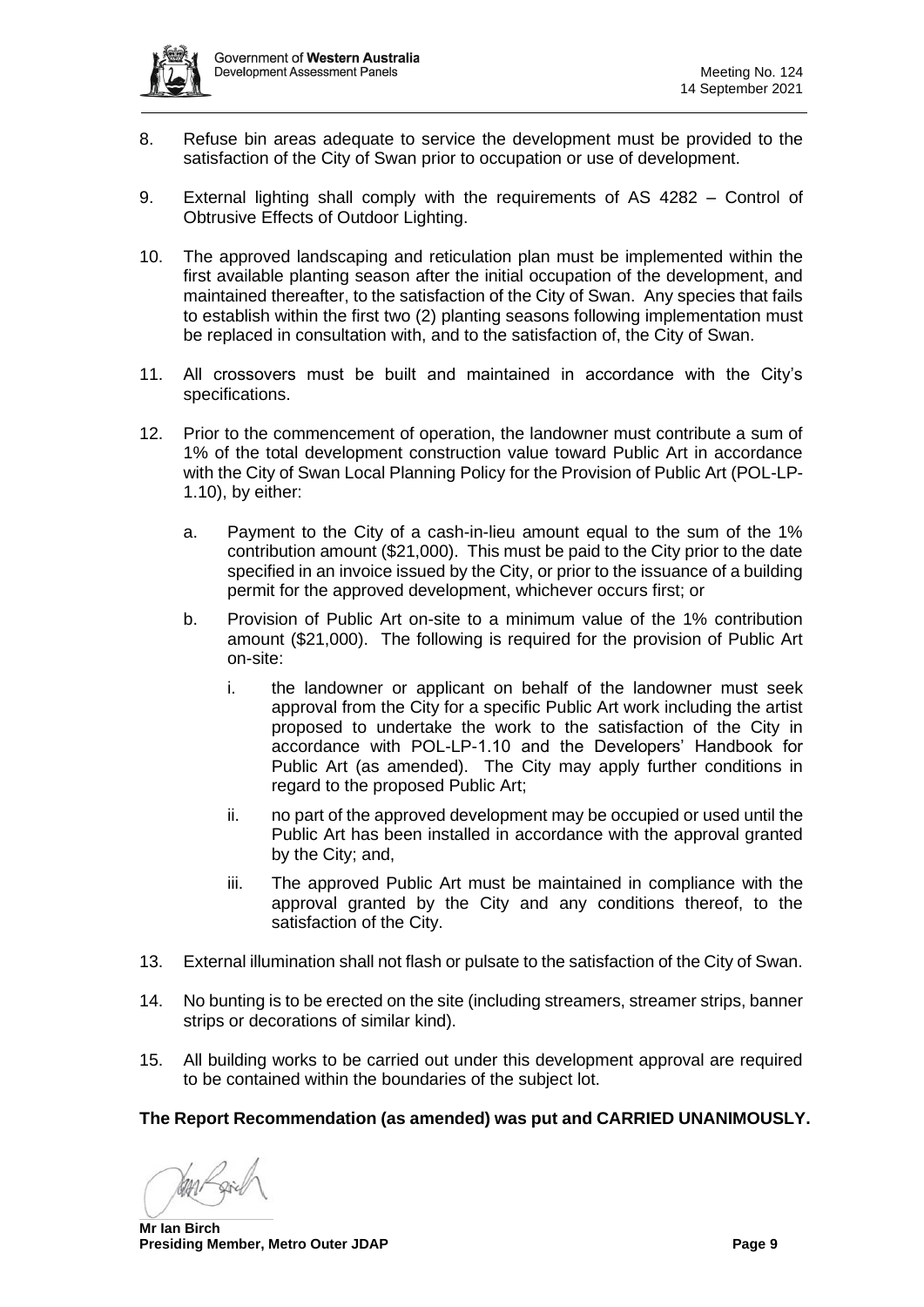

**REASON:** The Panel having considered the Responsible Authority Report and all materials and information presented, was satisfied with the RAR recommendation but with the minor text amendment to Condition No. 1. The Panel was satisfied that all relevant planning considerations had been appropriately addressed.

*Cr Mel Congerton & Cr Rod Henderson left the panel at 9:52am. Cr Julie Brown & Mayor David Goode joined the panel at 9:52am.*

# <span id="page-9-0"></span>**8.2 Lot 9027 Logistics Boulevard, Kenwick**

| <b>Development Description:</b> | <b>Industry - Noxious</b>     |
|---------------------------------|-------------------------------|
| Applicant:                      | <b>Taylor Burrell Barnett</b> |
| Owner:                          | <b>MKSEA Pty Ltd</b>          |
| <b>Responsible Authority:</b>   | <b>City of Gosnells</b>       |
| DAP File No:                    | DAP/21/02015                  |

### **REPORT RECOMMENDATION**

#### **Moved by:** Cr Julie Brown **Seconded by:** Mayor David Goode

With the approval of the mover and seconder, the following amendments were made:

(i) That Condition No. 4 be amended to read as follows:

*Prior to applying for a Building Permit, a Landscape Plan for the development site and the adjoining road verge(s) is to be submitted to and approved by the City of Gosnells. The following details are to be included:* 

- *(i) Existing street trees and vegetation to be retained on the site and adjacent verge.*
- *(ii) Landscape treatments such as lawn, mulch areas, paving and bin collection areas.*
- *(iii) The location, species, quantity and pot size of proposed trees and shrubs.*
- *(iv) Areas to be irrigated.*

*(v) A 3m wide landscaping strip provided along the Coldwell Street boundary.*

**REASON:** The Applicant proposes to provide additional landscaping within the Coldwell Street adjacent verge to offset the provision of a 3m wide landscaping strip along the Coldwell Street boundary. This was considered acceptable to the City of Gosnells and the Panel agreed this would be a satisfactory outcome.

**Mr Ian Birch Presiding Member, Metro Outer JDAP Page 10**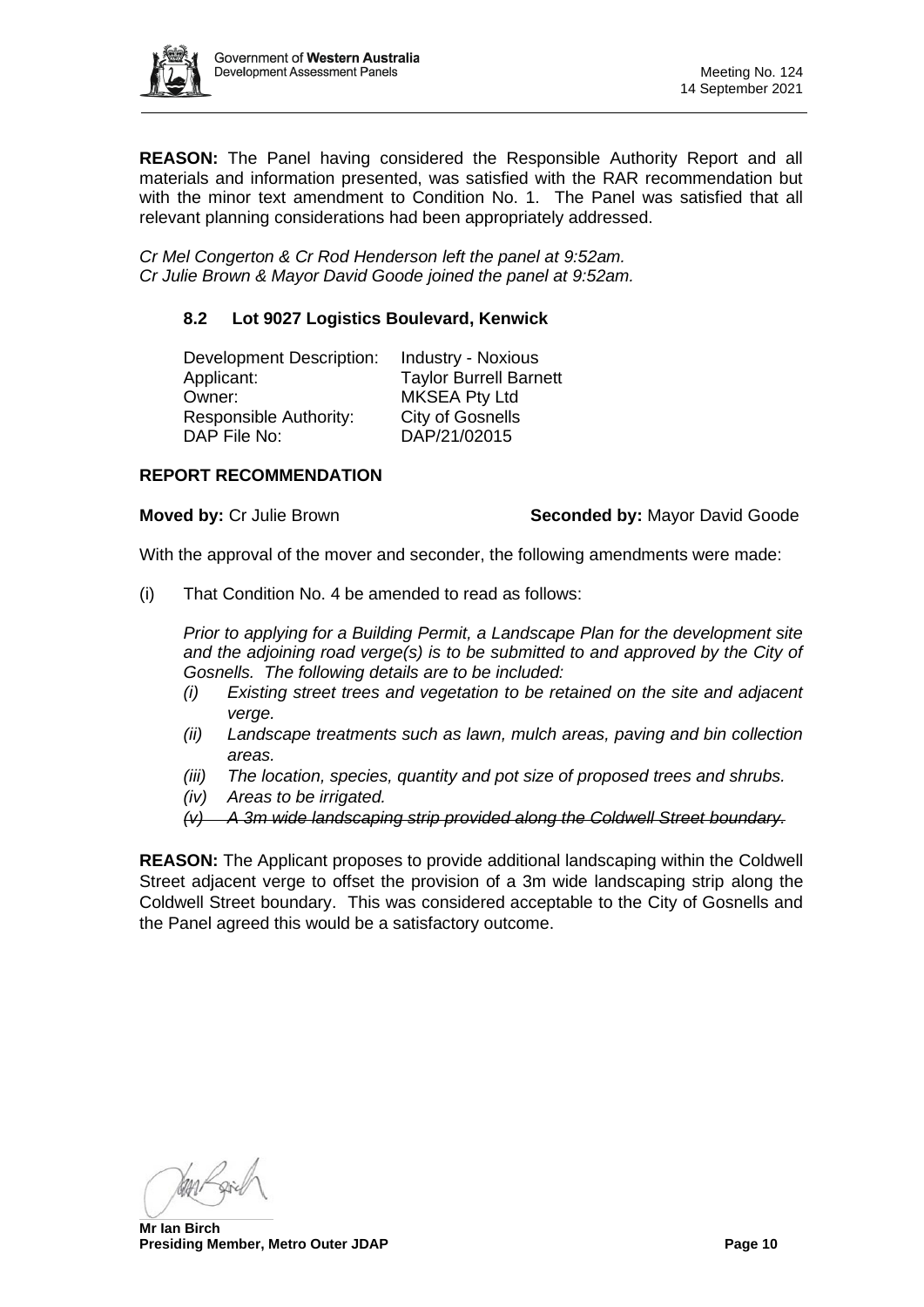

(ii) That Condition No. 12 be amended to read as follows:

*Prior to the commencement of development, the an updated Bushfire Management Plan and Risk Management Plan is to be endorsed prepared and submitted for approval to the satisfaction of the City of Gosnells upon receiving advice from by the Department of Fire and Emergency Services.*

**REASON:** Conditions cannot be cleared by a third party authority and must be cleared by the responsible authority.

That the Metro Outer Joint Development Assessment Panel resolves to:

- 1. **Accept** that the DAP Application reference DAP/21/02015 is appropriate for consideration as a "Industry - Noxious" land use and compatible with the objectives of the zoning table in accordance with Clause 3.2 of the City of Gosnells Town Planning Scheme No. 6;
- 2. **Approve** DAP Application reference DAP/21/02015 and accompanying plans (DA02 Rev 0 dated 25.5.2021, DA03 Rev 0 dated 25.5.2021, DA04 Rev 0 dated 25.5.2021, DA05 Rev 0 dated 25.5.2021, DA5b Rev 1 dated 25.5.2021, DA6 Rev 1 dated 25.5.2021) in accordance with Clause 68 of Schedule 2 (Deemed Provisions) of the *Planning and Development (Local Planning Schemes) Regulations 2015,* and the provisions of Town Planning Scheme No. 6, subject to the following conditions:

# **Conditions**

- 1. Pursuant to clause 26 of the Metropolitan Region Scheme, this approval is deemed to be an approval under clause 24(1) of the Metropolitan Region Scheme.
- 2. This decision constitutes planning approval only and is valid for a period of four years from the date of approval. If the subject development is not substantially commenced within the specified period, the approval shall lapse and be of no further effect.
- 3. Prior to applying for a Building Permit, the applicant shall submit, have approved, and thereafter implement, a drainage design, prescribing a functional drainage system, including detailed engineering drawings, and necessary technical information to demonstrate functionality of the design in accordance with the relevant Urban Water Management Plan, to the satisfaction of the City of Gosnells.
- 4. Prior to applying for a Building Permit, a Landscape Plan for the development site and the adjoining road verge(s) is to be submitted to and approved by the City of Gosnells. The following details are to be included:
	- (i) Existing street trees and vegetation to be retained on the site and adjacent verge.
	- (ii) Landscape treatments such as lawn, mulch areas, paving and bin collection areas.
	- (iii) The location, species, quantity and pot size of proposed trees and shrubs.
	- (iv) Areas to be irrigated.

**Mr Ian Birch Presiding Member, Metro Outer JDAP Page 11**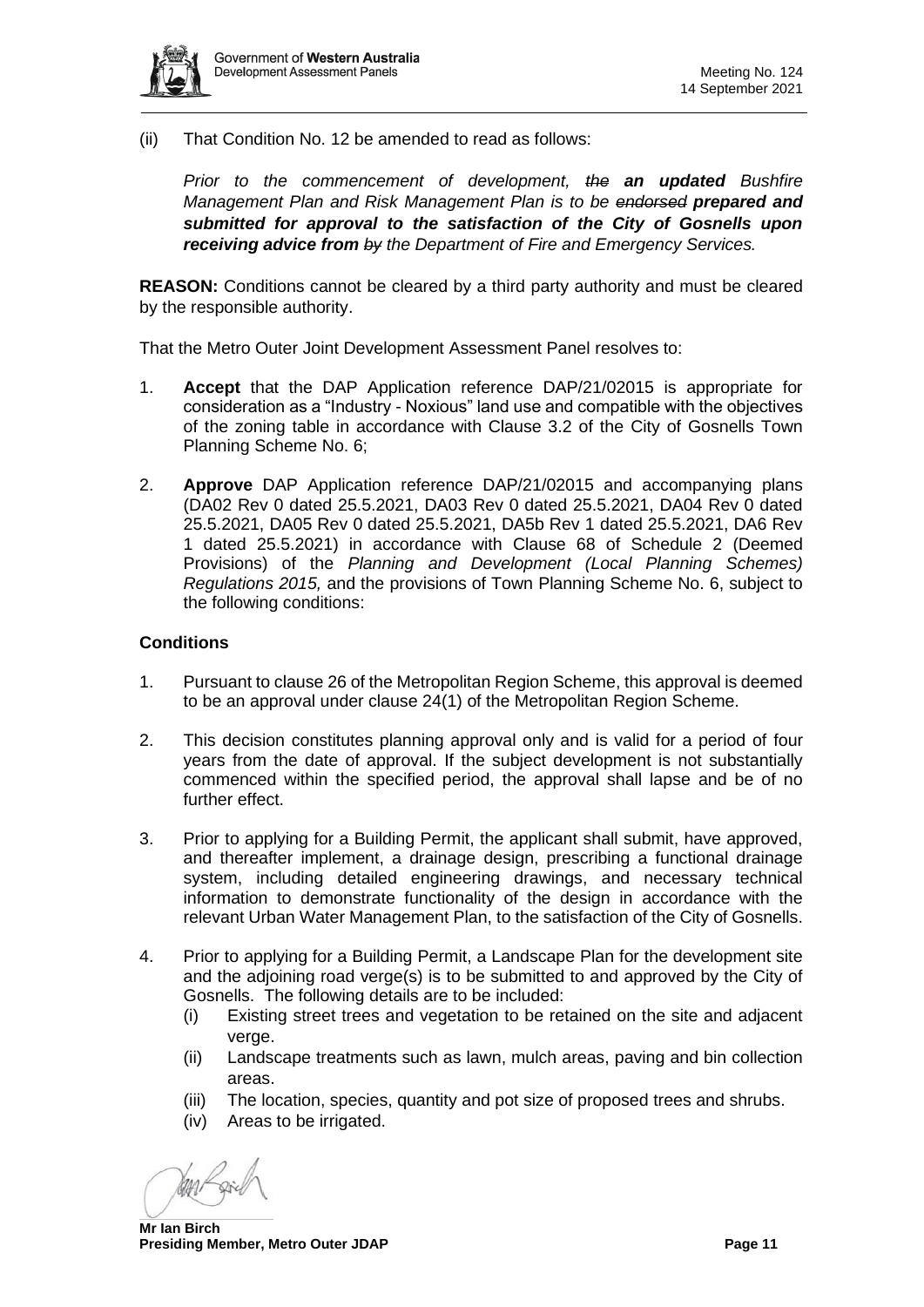

- 5. Prior to applying for a Building Permit, a schedule of materials, finishes and colours shall be submitted to and approved by the City of Gosnells. Prior to the occupation of the development, the approved external finishes and colour schemes are to be implemented to the satisfaction of the City of Gosnells and maintained thereafter.
- 6. Following the approval of the drainage design, prior to the occupation of the development, the proponent is to submit a D-Spec survey of the drainage modifications to the swale in the road verge required as a result of the crossovers associated with the approved development.
- 7. Prior to the occupation of the development, all crossovers are to be located and constructed to the City of Gosnells specifications.
- 8. Prior to the occupation of the development, the proposed hardstand area is to be paved, sealed and drained to the satisfaction of the City of Gosnells.
- 9. Prior to the occupation of the development, any road widening and truncations, etc., required around the existing street lights that are currently within the development site are to be given up free of cost to the Crown to the satisfaction of the City of Gosnells.
- 10. Prior to the occupation of the development, the landscaping and irrigation of the development site and the adjoining verges is to be installed in accordance with the approved landscape plan and thereafter maintained to the satisfaction of the City of Gosnells.
- 11. Prior to the occupation of the development, the street light located along Coldwell Road, conflicting with the crossover, is to be relocated to the satisfaction of the City.
- 12. Prior to the commencement of development, an updated Bushfire Management Plan and Risk Management Plan is to be prepared and submitted for approval to the satisfaction of the City of Gosnells upon receiving advice from the Department of Fire and Emergency Services.

# **Advice Notes**

- 1. You are advised of the need to obtain a Building Permit prior to the commencement of work.
- 2. The submitted Building Permit application plans are to be consistent with the plans that form part of the relevant Development Approval, to the satisfaction of the City of Gosnells.

**Mr Ian Birch Presiding Member, Metro Outer JDAP Page 12 Page 12**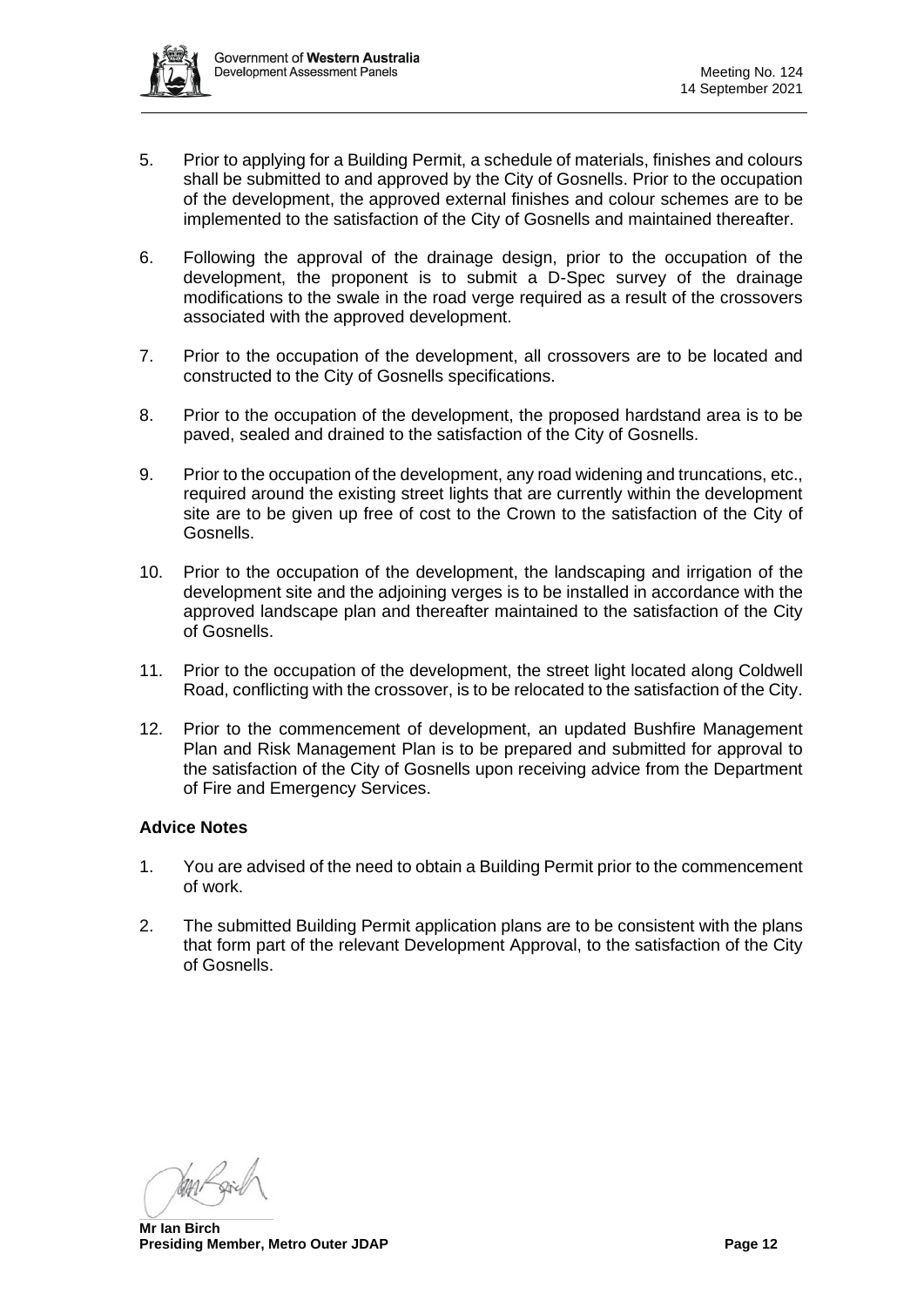

- 3. Your attention is drawn to the following to minimise the impact of development works:
	- (i) All development works must be carried out in accordance with Control of Noise Practices set out in section 6 of AS2436-1981. For further details please contact the Department of Water and Environment Regulation.
	- (ii) Development work shall only be permitted between 0700 hours and 1900 hours on any day which is not a Sunday or public holiday, without the written approval of the City.
	- (iii) Development work shall comply in all respects with the *Environmental Protection (Noise) Regulations 1997*.
- 4. The operation/development is to comply with the *Environmental Protection (Noise) Regulations 1997*.

# **The Report Recommendation was put and CARRIED UNANIMOUSLY.**

**REASON:** The Panel was satisfied that all relevant planning considerations had been appropriately addressed and agreed with the Responsible Authority Report/Recommendation, except for the minor changes required in the setting of development conditions.

*Cr Julie Brown & Mayor David Goode left the panel at 10:05am. Cr Suzanne Thompson & Cr Nige Jones joined the panel at 10:05am.*

# **PROCEDURAL MOTION**

**Moved by:** Cr Suzanne Thompson **Seconded by:** Mr Justin Page

That the meeting be adjourned for a period of 5 minutes.

# **The Procedural Motion was put and CARRIED UNANIMOUSLY.**

**REASON:** To allow for a comfort break

*The meeting was adjourned at 12:18pm. The meeting was reconvened at 12:23pm.*

**Mr Ian Birch Presiding Member, Metro Outer JDAP Page 13**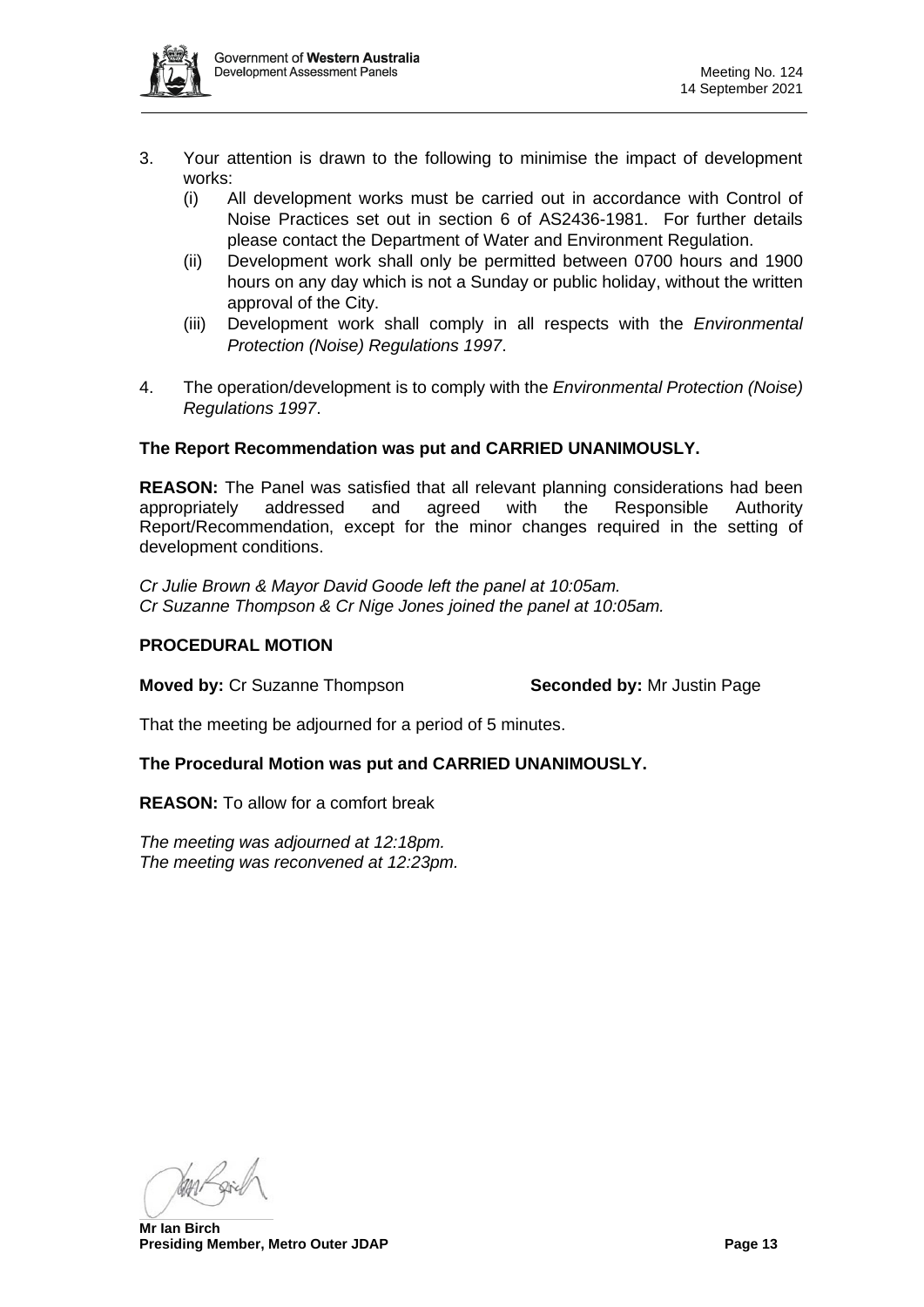

# <span id="page-13-0"></span>**8.3 Lot 667 (73) Kingsley Drive & Lot 666 (22) Woodford Wells Way, Kingsley**

Development Description: Child Care Premises Applicant: Taylor Burrell Barnett Owner: Ms Regina Fisher & Ms Sharon Reid Responsible Authority: City of Joondalup<br>DAP File No: DAP/21/02016

DAP/21/02016

# **REPORT RECOMMENDATION**

**Moved by:** Cr Suzanne Thompson **Seconded by:** Cr Nige Jones

That the Metro Outer JDAP resolves to:

1. **Refuse** DAP Application reference DAP/21/02016 and accompanying plans (dated 13 July 2021 and 17 August 2021) in accordance with Clause 68 of Schedule 2 (Deemed Provisions) of the *Planning and Development (Local Planning Schemes) Regulations 2015*, and the provisions of the City of Joondalup *Local Planning Scheme No. 3*, for the following reasons:

# **Reasons**

- 1. In accordance with Schedule 2, Clause 67(g) of the *Planning and Development (Local Planning Scheme) Regulations 2015* the proposed development does not comply with the provisions of the City's *Child Care Premises Local Planning Policy*  as:
	- a. the proposed development is not wholly located adjacent to non-residential uses;
	- b. the car parking for the development is located such that it is likely to have a noise impact on surrounding residential properties;
	- c. the bulk and scale of the development is incompatible with the surrounding residential context of the locality; and
	- d. the proposed hours of operation are likely to result in a noise impact on the amenity of adjoining residential properties.
- 2. The proposed development does not satisfy the matters to be considered under clause 67(g), Schedule 2, Part 9 of the *Planning and Development (Local Planning Schemes) Regulations 2015.* Specifically, the development does not comply with the City's *Child Care Premises Local Planning Policy* as the proposed development is located adjacent to residential uses and will have an undue impact on residential amenity.
- 3. The proposed development does not satisfy the matters to be considered under clause 67(m), Schedule 2, Part 9 of the *Planning and Development (Local Planning Schemes) Regulations 2015* as the scale of the development is not compatible with the adjoining residential land.

**Mr Ian Birch Presiding Member, Metro Outer JDAP Page 14**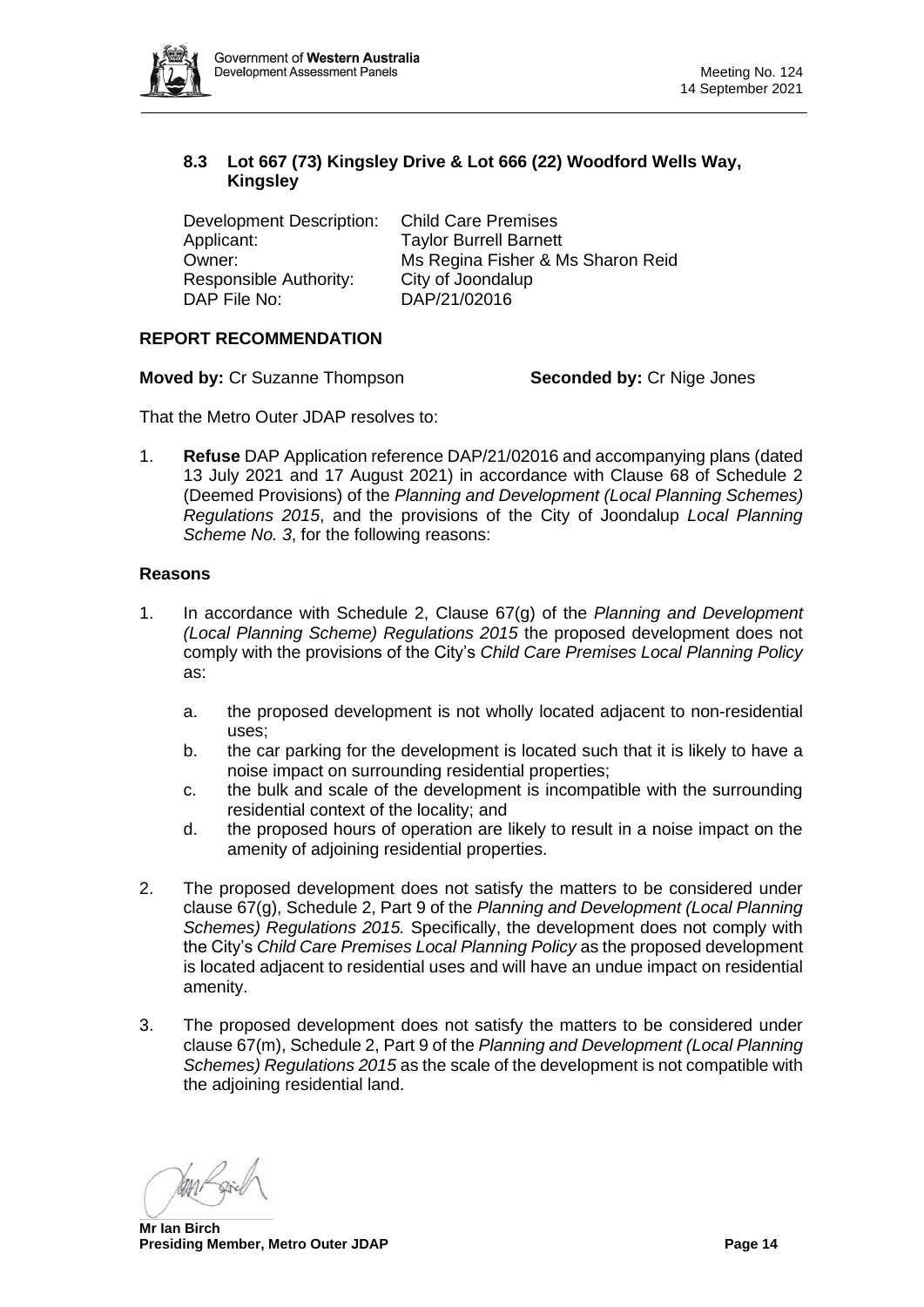

# **AMENDING MOTION 1**

**Moved by:** Mr Justin Page **Seconded by:** Cr Suzanne Thompson

That a new reason No. 4 be added to read as follows:

*In giving due regard to the matters to be considered under clause 67 (y), schedule 2, part 9 of the Planning and Development (Local Planning Schemes) Regulations the proposed development will have an undue impact on residential amenity.*

### **The Amending Motion was put and CARRIED UNANIMOUSLY.**

**REASON:** The Panel considered the content and matters raised in submissions received as part of public consultation. The Panel determined that the issues raised in submissions, as discussed in the Responsible Authority Report, were relevant planning considerations, except for matters in relation to 'similar business in the area' and 'financial impact'.

#### **AMENDING MOTION 2**

#### **Moved by:** Mr Tony Arias **Seconded by:** Nil.

That reason No. 3 be deleted and the remaining conditions be renumbered accordingly.

**The Amending Motion LAPSED for want of a Seconder.**

#### **AMENDING MOTION 3**

**Moved by:** Mr Ian Birch **Seconded by:** Cr Nige Jones

That the reason No. 1a be included in the preamble and the dot points be re-alphabetised to read as follows:

*In accordance with Schedule 2, Clause 67(g) of the Planning and Development (Local Planning Scheme) Regulations 2015 the proposed development does not comply with the provisions of the City's Child Care Premises Local Planning Policy as the proposed development is not wholly located adjacent to nonresidential uses; and has an adverse amenity impact on the surrounding residential area including:*

- *a. the proposed development is not wholly located adjacent to non-residential uses;*
- *b. the car parking for the development is located such that it is likely to have a noise impact on surrounding residential properties;*
- *c. the bulk and scale of the development is incompatible with the surrounding residential context of the locality; and*
- *d. the proposed hours of operation are likely to result in a noise impact on the amenity of adjoining residential properties.*

#### **The Amending Motion was put and CARRIED UNANIMOUSLY.**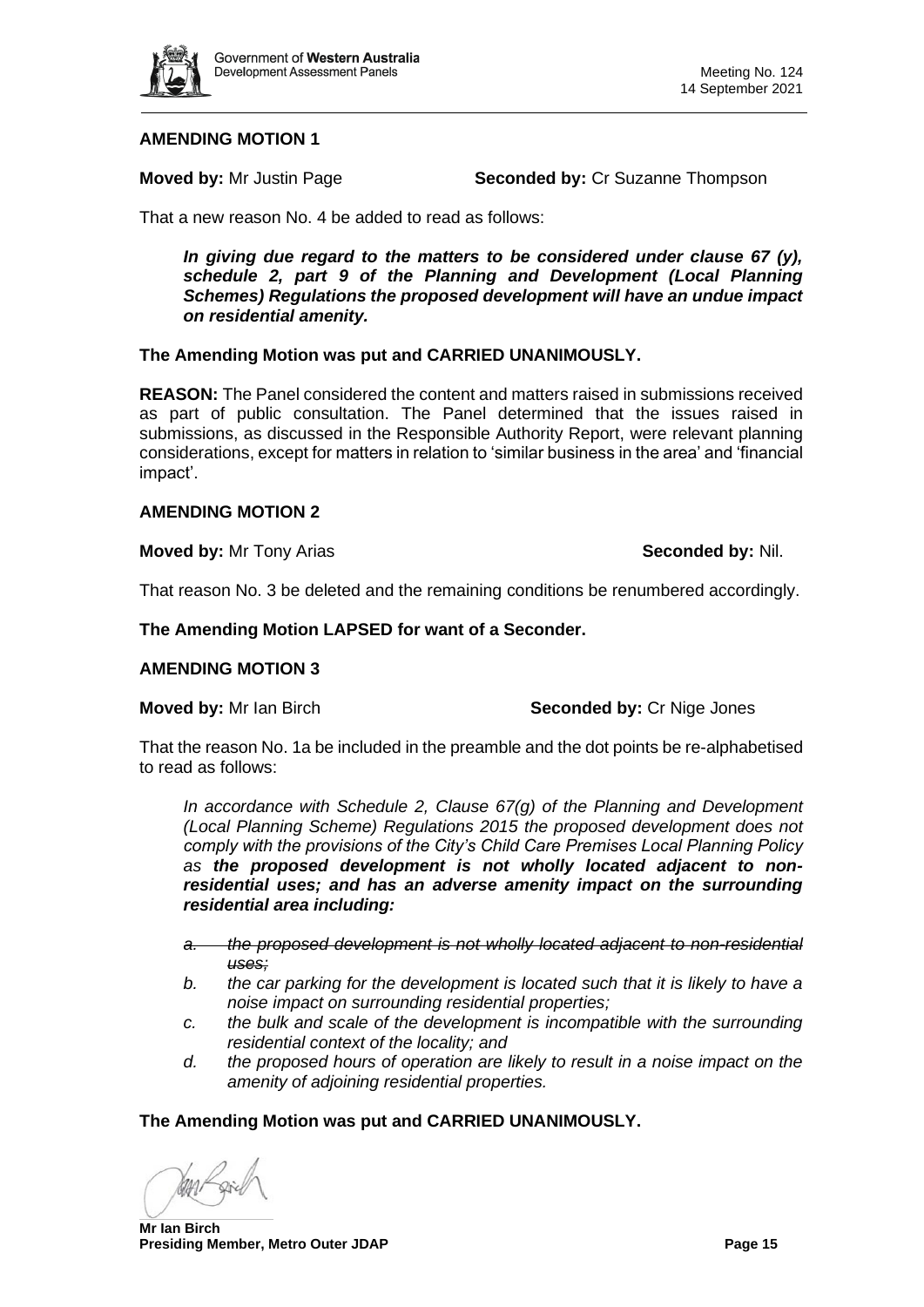

**REASON:** For clarity as to the consideration of the relevant local planning policy. On its own, 1a does not stand as a reason for refusal as child care is a discretionary use capable of approval under the Residential zoning of the land and the policy cannot prohibit the use in such circumstances.

# **REPORT RECOMMENDATION (AS AMENDED)**

That the Metro Outer JDAP resolves to:

1. **Refuse** DAP Application reference DAP/21/02016 and accompanying plans (dated 13 July 2021) in accordance with Clause 68 of Schedule 2 (Deemed Provisions) of the *Planning and Development (Local Planning Schemes) Regulations 2015*, and the provisions of the City of Joondalup *Local Planning Scheme No. 3*, for the following reasons:

#### **Reasons**

- 1. In accordance with Schedule 2, Clause 67(g) of the *Planning and Development (Local Planning Scheme) Regulations 2015* the proposed development does not comply with the provisions of the City's *Child Care Premises Local Planning Policy*  as the proposed development is not wholly located adjacent to non-residential uses; and has an adverse amenity impact on the surrounding residential area including:
	- a. the car parking for the development is located such that it is likely to have a noise impact on surrounding residential properties;
	- b. the bulk and scale of the development is incompatible with the surrounding residential context of the locality; and
	- c. the proposed hours of operation are likely to result in a noise impact on the amenity of adjoining residential properties.
- 2. The proposed development does not satisfy the matters to be considered under clause 67(g), Schedule 2, Part 9 of the *Planning and Development (Local Planning Schemes) Regulations 2015.* Specifically, the development does not comply with the City's *Child Care Premises Local Planning Policy* as the proposed development is located adjacent to residential uses and will have an undue impact on residential amenity.
- 3. The proposed development does not satisfy the matters to be considered under clause 67(m), Schedule 2, Part 9 of the *Planning and Development (Local Planning Schemes) Regulations 2015* as the scale of the development is not compatible with the adjoining residential land.
- 4. In giving due regard to the matters to be considered under clause  $67(y)$ , Schedule 2, Part 9 of the Planning and Development (Local Planning Schemes) Regulations the proposed development will have an undue impact on residential amenity.

# **The Report Recommendation (as amended) was put and CARRIED UNANIMOUSLY.**

**Mr Ian Birch Presiding Member, Metro Outer JDAP Page 16**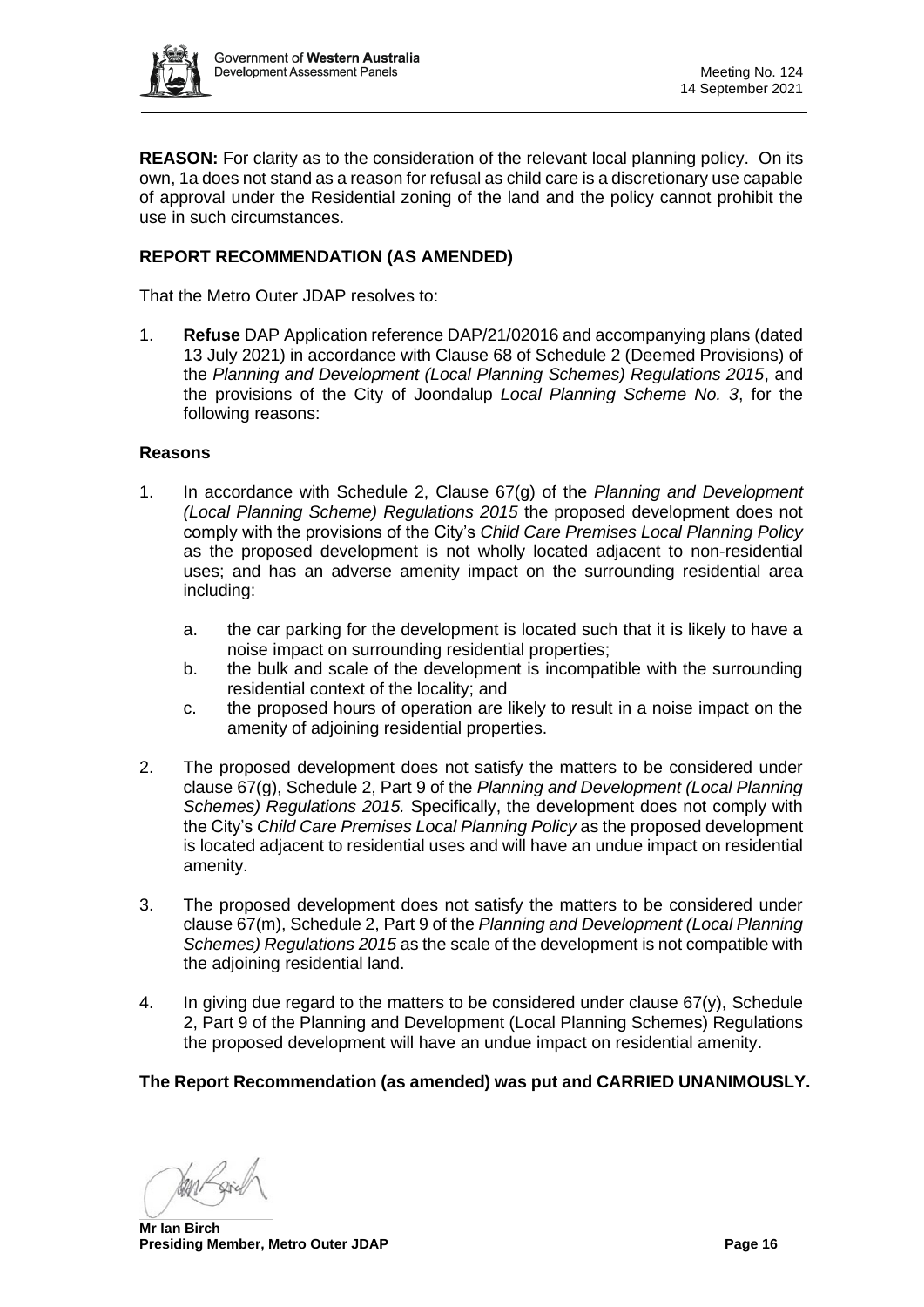

**REASON:** The Panel extensively considered the Responsible Authority Report and the key issues in this matter. This included consideration of submitter issues supporting the Responsible Authority Report recommendation and with the applicant and their consultant team, in support of the proposal. This consideration included a range of matters, particularly examination of site suitability and compatibility within the Residential zone, traffic, noise impacts, parking and bulk and scale of the development. The Panel concluded that on balance, the proposed land use and development is not suitable or compatible with adjacent and nearby residential use and that the potential cumulative impacts arising from the development will likely have an adverse impact on residential amenity.

#### <span id="page-16-0"></span>**9. Form 2 – Responsible Authority Reports – DAP Amendment or Cancellation of Approval**

Nil*.*

# <span id="page-16-2"></span><span id="page-16-1"></span>**10. State Administrative Tribunal Applications and Supreme Court Appeals**

| <b>Current SAT Applications</b>    |                          |                                                                      |                                                                                           |                       |  |  |  |
|------------------------------------|--------------------------|----------------------------------------------------------------------|-------------------------------------------------------------------------------------------|-----------------------|--|--|--|
| File No. &<br><b>SAT</b><br>DR No. | <b>LG Name</b>           | <b>Property</b><br><b>Location</b>                                   | <b>Application</b><br><b>Description</b>                                                  | <b>Date</b><br>Lodged |  |  |  |
| DAP/19/01708<br>DR 138/2020        | City of<br>Kwinana       | Lot 108 Kwinana<br>Beach Road,<br>Kwinana                            | <b>Proposed Bulk</b><br>Liquid Storage for<br><b>GrainCorp Liquid</b><br><b>Terminals</b> | 01/07/2020            |  |  |  |
| DAP/01729<br>DR 176/2020           | City of<br>Kalamunda     | Lot 130 (74)<br>Warlingham<br>Drive, Lesmurdie                       | <b>Aged Residential</b><br><b>Care Facility</b>                                           | 28/8/2020             |  |  |  |
| DAP/20/01764<br>DR 204/2020        | City of<br>Swan          | Lot 780 (46)<br>Gaston Road,<br><b>Bullsbrook</b>                    | <b>Proposed Stock</b><br><b>Feed Grain Mill</b>                                           | 8/09/2020             |  |  |  |
| DAP/20/01829<br>DR 001/2021        | City of<br>Swan          | Lot 1 (42) Dale<br>Road & Lot 4 (43)<br>Yukich Close,<br>Middle Swan | Aged care and<br>community<br>purpose                                                     | 08/01/2021            |  |  |  |
| DAP/21/01952<br>DR 096/2021        | City<br>of<br>Rockingham | 265<br>(40)<br>Lot<br>Talisker<br>Bend,<br>Golden Bay                | Mixed commercial<br>development                                                           | 14/05/2021            |  |  |  |

The Presiding Member noted the following SAT Applications -

# <span id="page-16-3"></span>**11. General Business**

The Presiding Member announced that in accordance with Section 7.3 of the DAP Standing Orders 2020 only the Presiding Member may publicly comment on the operations or determinations of a DAP and other DAP members should not be approached to make comment.

**Mr Ian Birch Presiding Member, Metro Outer JDAP Page 17 Page 17**